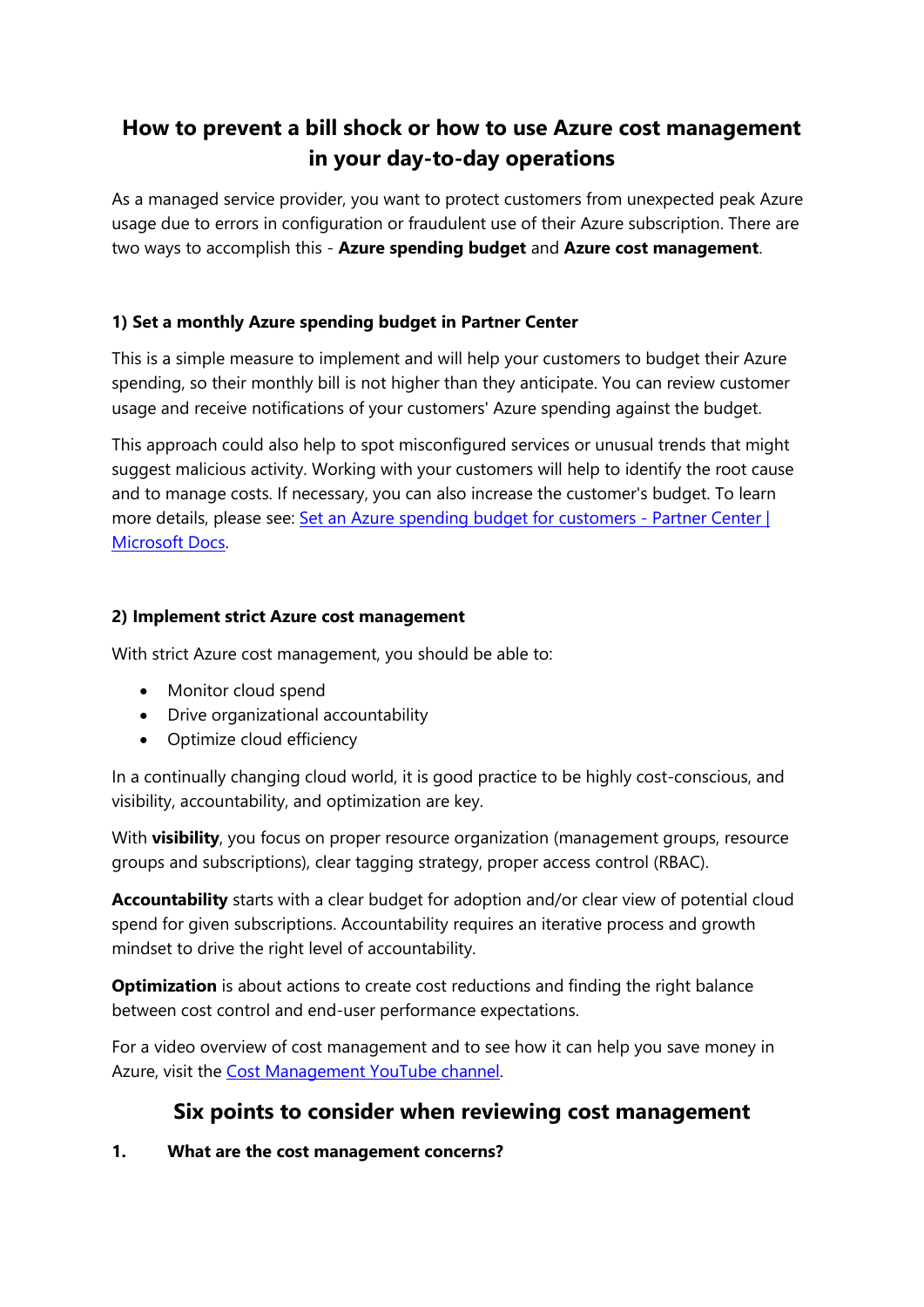The following cost management features are provided in the Azure portal for managing Azure spend at no additional cost:

- Reporting
- Data enrichment
- Budgets
- Alerting
- Recommendations

Find out more details here: Pricing – Azure Cost Management | Microsoft Azure

#### **2. Do you have a centralized way of tracking spending?**

By using the Microsoft cloud, you can significantly improve the technical performance of your business workloads. It can also reduce your costs and the overhead required to manage organizational assets. However, the business opportunity creates a risk because of the potential for waste and inefficiencies that are introduced into your cloud deployments. **Cost Management + Billing is a suite of tools** provided by Microsoft that help you analyze, manage, and optimize the costs of your workloads. Using the suite helps ensure that your organization is taking advantage of the benefits provided by the cloud.

You can think of your Azure workloads like the lights in your home. When you leave to go out for the day, are you leaving the lights on? Could you use different bulbs that are more efficient to help reduce your monthly energy bill? Do you have more lights in one room than are needed? You can use Cost Management + Billing to apply a similar thought process to the workloads used by your organization.

For more information, please see Plan to manage Azure costs | Microsoft Docs

## **3. How do you monitor and manage cloud costs?**

To control and optimize your Azure costs, you need to understand where costs originated within your organization. It is also useful to know how much money your services cost, and in support of which environments and systems. Visibility into the full spectrum of costs is critical to accurately understand organizational spending patterns. You can use spending patterns to enforce cost control mechanisms, like budgets.

The initial cost analysis view includes the following areas:

- Currently selected view: Represents the predefined cost analysis view configuration. Each view includes date range, granularity, group by, and filter settings. The default view shows accumulated costs for the current billing period, but you can change to other built-in views.
- Cost: Shows the total usage and purchase costs for the current month, as they are accrued and will show on your bill.
- Forecast: Shows the total forecasted costs for time period you choose.
- Budget (if selected): Shows the planned spending limit for the selected scope, if available.
- Accumulated granularity: Shows the total aggregate daily costs, from the beginning of the billing period. After you create a budget for your billing account or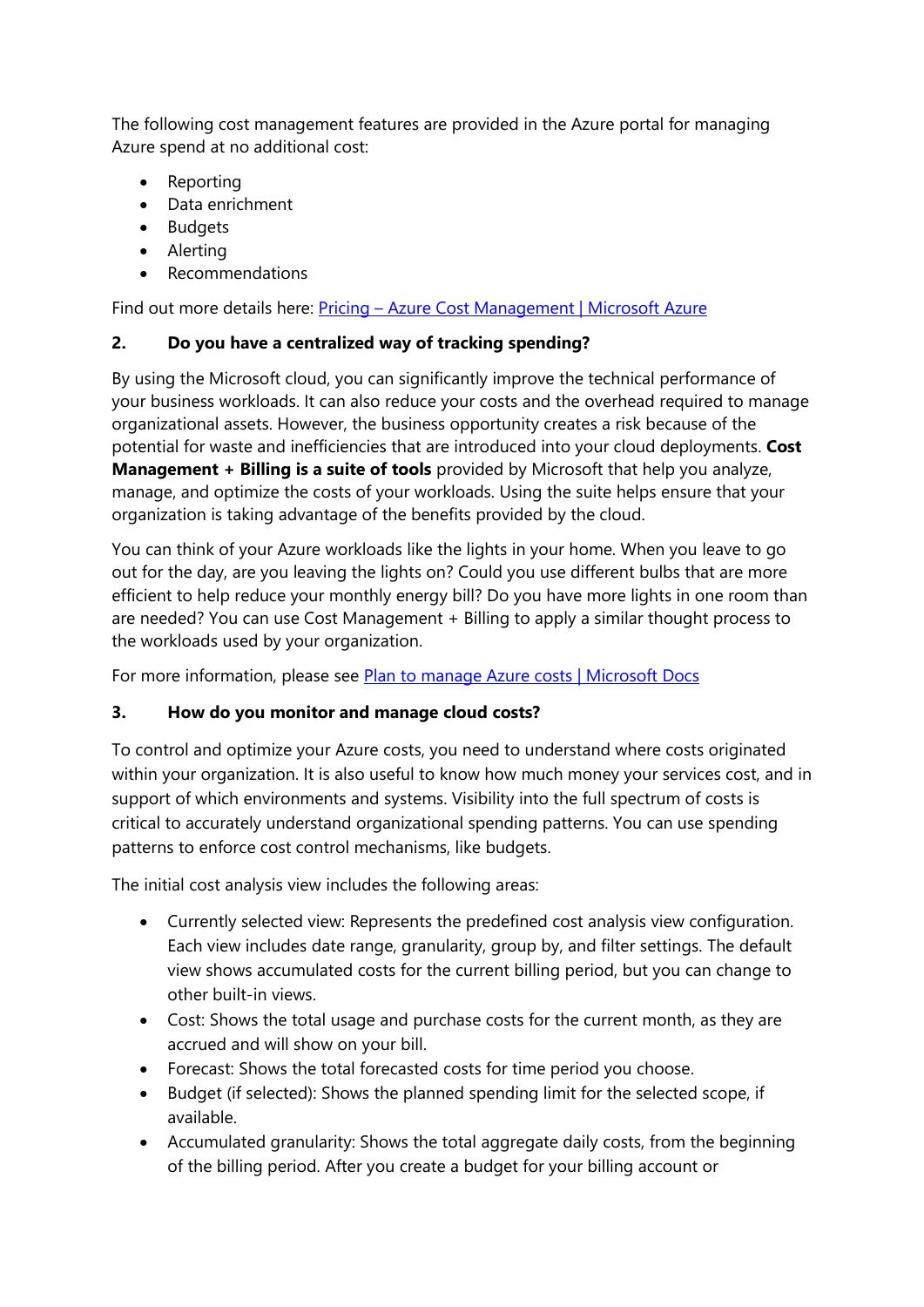subscription, you can quickly see your spending trend against the budget. Hover over a date to view the accumulated cost for that day.

• Pivot (donut) charts: Provide dynamic pivots, breaking down the total cost by a common set of standard properties. They show the largest to smallest costs for the current month.

For more information, please see Optimize your cloud investment with Cost Management -Azure Cost Management + Billing | Microsoft Docs

## **4. What are the policies related to resource assignment and tagging?**

Enforce tagging by policy. Tags are an effective way to understand costs that span across multiple teams and Azure scopes. For example, you might have a resource like an email server that many teams use. You can put a shared resource, like the email server, in a subscription that is dedicated to shared resources or put it in an existing subscription. If you put it in an existing subscription, the subscription owner might not want its cost accruing to their team every month. For this example, you can use a tag to identify the resource as being shared.

Similarly, you might also have web apps or environments, such as Test or Production, that use resources across multiple subscriptions owned by different teams. To better understand the full cost of the workloads, tag the resources that they use. When tags are applied properly, you can apply them as a filter in cost analysis to better understand trends.

After you plan for resource tagging, you can configure an Azure Policy definition to enforce tagging on resources. Watch the video How to review tag policies with Cost Management

## **5. Can your team dynamically size and scale assets for demand? How does that impact cost control?**

Important is who or what is doing action in your Azure subscriptions. Azure Policy helps to enforce organizational standards and to assess compliance at-scale. Through its compliance dashboard, it provides an aggregated view to evaluate the overall state of the environment, with the ability to drill down to the per-resource, per-policy granularity. With Azure policy you can restrict use of certain resources to prevent accidental activation or misuse of resources. **See also** Overview of Azure Policy - Azure Policy | Microsoft Docs

## **6. Is there an ongoing process to address optimization?**

Cost analysis allows you to analyze your organizational costs in-depth by slicing and dicing your costs using standard resource properties. Consider the following questions as a guide for your analysis. Answering these questions on a regular basis will help you stay more informed and enable more cost-conscious decisions.

- Estimated costs for the current month How much have I incurred so far this month? Will I stay under my budget?
- Investigate anomalies Do routine checks to make sure that costs stay within a reasonable range of normal usage. What are the trends? Are there any outliers?